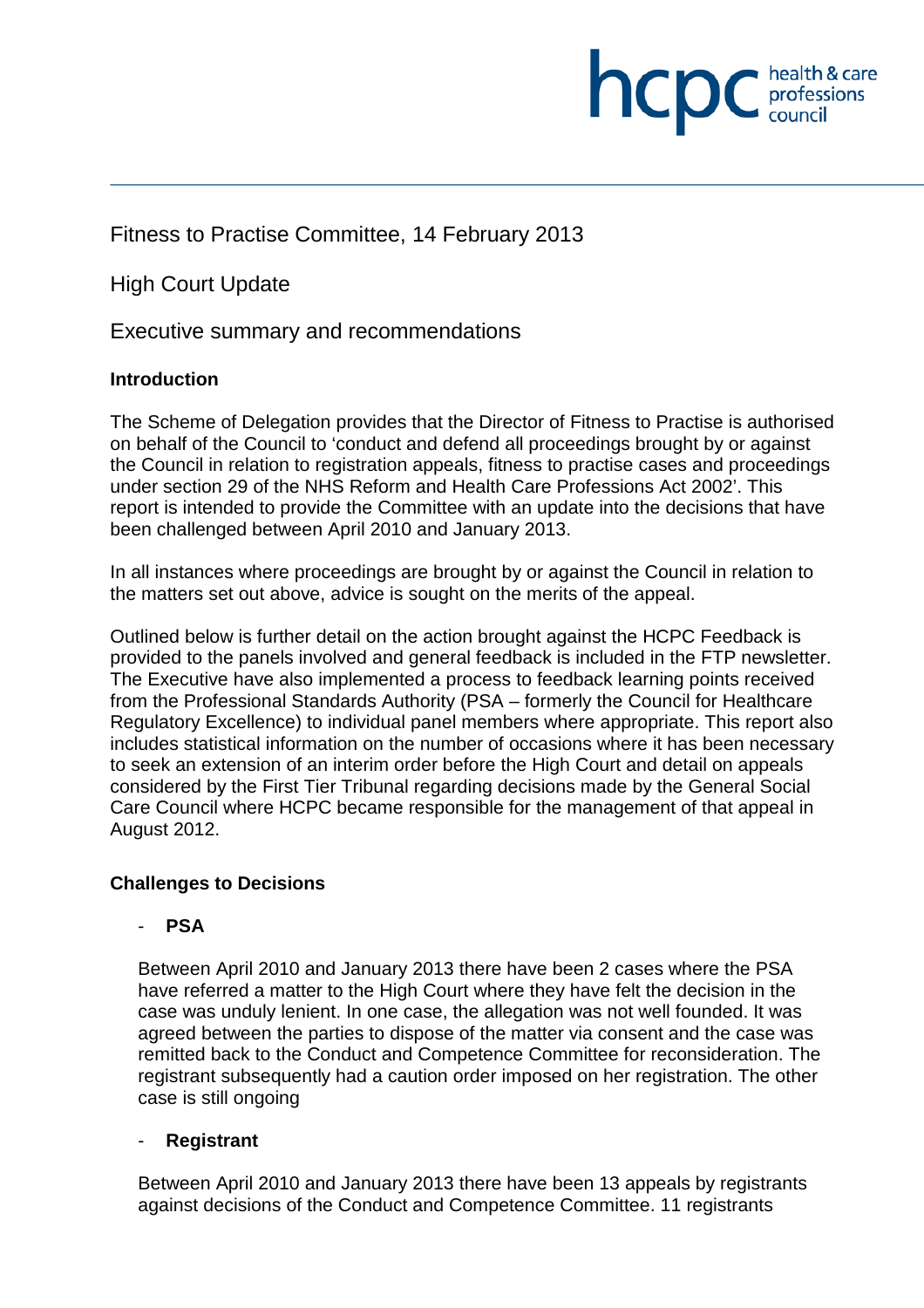appealed decisions to strike them from the register. In those cases the outcomes were as follows

- Striking off quashed and remitted back to CCC for re-determination Caution order imposed\*2
- Appeal dismissed by interlocutor
- Appeal dismissed\*2
- Appeal allowed and remitted back to CCC for redetermination as to sanction
- Appeal allowed via consent and remitted back to CCC still to be listed for redetermination
- Ongoing\*3
- Appeal allowed and remitted back for re-determination allegation not well found
- Appeal allowed on a limited basis, conditions of practice order to remain in place

#### - **Judicial Review**

Between April 2010 and January 2013, permission has been sought to apply for judicial review in 6 cases. 2 of those matters are currently ongoing, 3 were withdrawn and one, due to the health of the registrant, was disposed of via consent. There are a number of cases where judicial review is threatened but permission not subsequent sought.

#### - **Registration Appeals**

Two appeals to the County Court against decisions made by the Registration Appeal panels were made in 2012. Both matters have now concluded. In the first matter, the appeal was dismissed and the appellant ordered to pay HCPC costs. In the second matter, the appeal was allowed via a consent order and the appellant admitted to the Register. We paid the costs of the appellants application to appeal as well as our own costs in conducting the appeal.

The last appeal against a registration appeal panel decision was made in 2005.

#### **Interim Orders**

Article 31(8) of the Health and Social Work Professions Order 2001 provides that the '*Council may apply to the court for an order made by a Practice Committee under paragraph (2) or (7) to be extended, an may apply again for further extensions.'*

When considering applications to extend interim orders, the Court has the power to further extend the order by a period of 12 months.

Between April 2010 and January 2013, 22 applications to extend interim orders have been made. All have been granted. Steps are normally taken to ask the registrant to consent to such an application taking place, thereby avoiding the costs of a hearing.

There is focused monitoring of cases that are subject to an interim order via monthly meetings and through management reporting.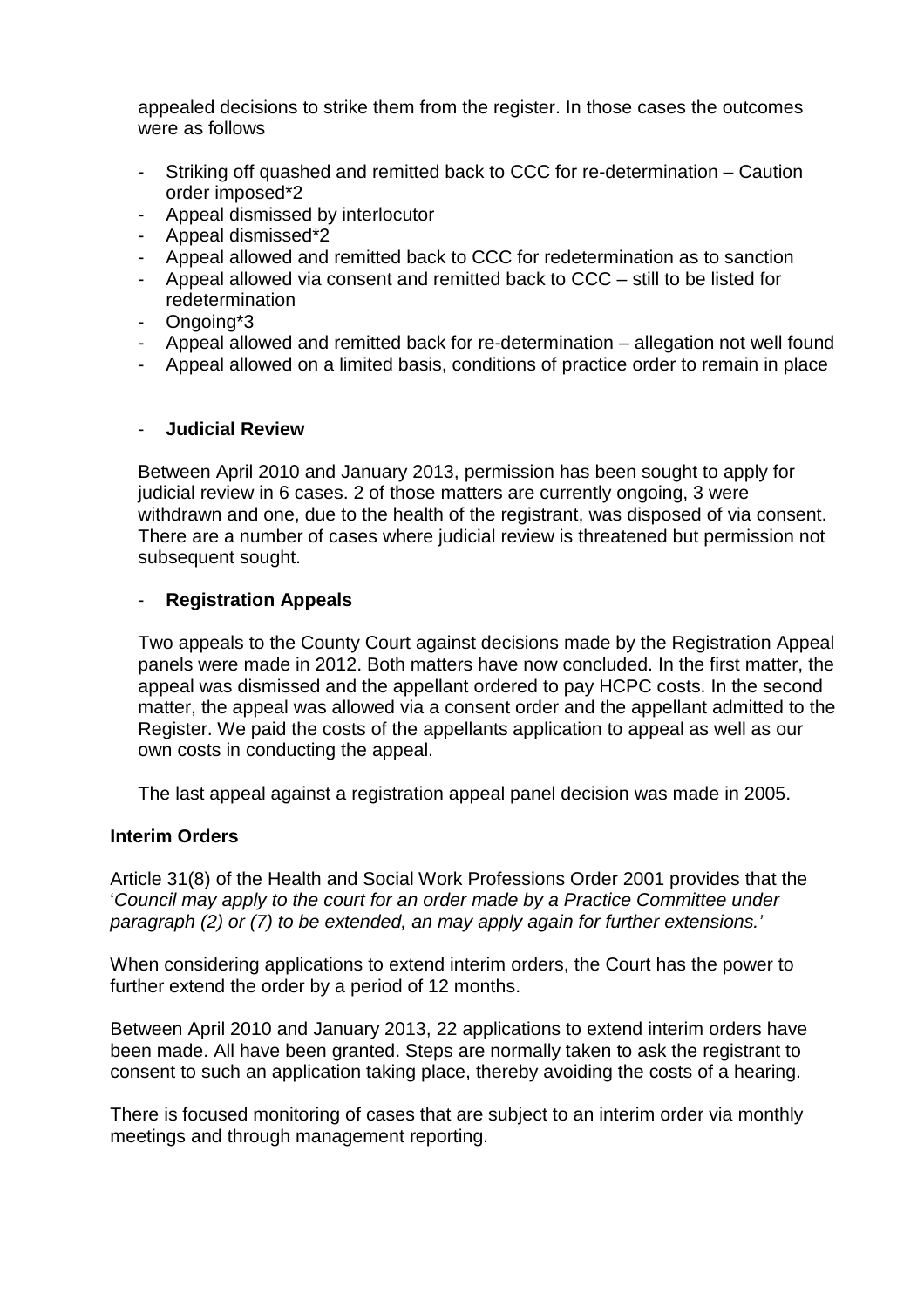# **General Social Care Council Appeals**

When HCPC became responsible for the regulation of Social Workers in England in August 2012, we also became responsible for the conduct of 9 live appeals against GSCC decisions.

Article 12 of the General Social Care Council (Transfer of Register and Abolition – Transitional and Saving Provision) Order of Council 2012 provided that

*(1) Section 68 of the Care Standards Act 2000(1) (appeals to the Tribunal) continues to have effect in relation to a decision of the GSCC made before 1st August 2012 in*  relation to a transferred person or a person subject to a removal order as if that *section had not been amended by paragraph 16 of Schedule 15 to the Health and Social Care Act 2012.*

- *(2) But from 1st August 2012—*
	- *(a) the respondent to an appeal under that section made or continued by virtue of paragraph (1) is to be treated as being the HCPC rather than the GSCC, and*
	- *(b) the HCPC (or its relevant committee) is to be treated as having made the decision in question, and as having the power to implement the decision of the Tribunal (or any decision made on a further appeal from the Tribunal).*

In each matter, we instructed BDB to review the file on our behalf with a decision then made by the Director of Fitness to Practise as to how the appeal should be conducted. The table below sets out the outcome in each of those cases

| <b>Type of Case</b>                    | <b>Outcome</b>   |
|----------------------------------------|------------------|
| Appeal against removal from GSCC       | <b>Dismissed</b> |
| Register                               |                  |
| Appeal against removal from GSCC       | <b>Dismissed</b> |
| Register                               |                  |
| Appeal against removal from GSCC       | Ongoing          |
| Register                               |                  |
| Appeal against removal from GSCC       | Ongoing          |
| Register                               |                  |
| Appeal against GSCC Suspension Order   | Allowed          |
| Appeal against GSCC Suspension Order   | Allowed          |
| Appeal against GSCC Suspension Order   | Allowed          |
| Appeal against GSCC Interim Order      | <b>Dismissed</b> |
| Appeal against GSCC decision to refuse | Allowed          |
| registration                           |                  |

The costs of conducting such appeals have been covered by the DH Grant.

# **Article 39 Offences**

# **Decision**

This paper is to note only, no decision is required.

(**1**) 2000 c.14. Section 68 was amended by S.I. 2007/3101.